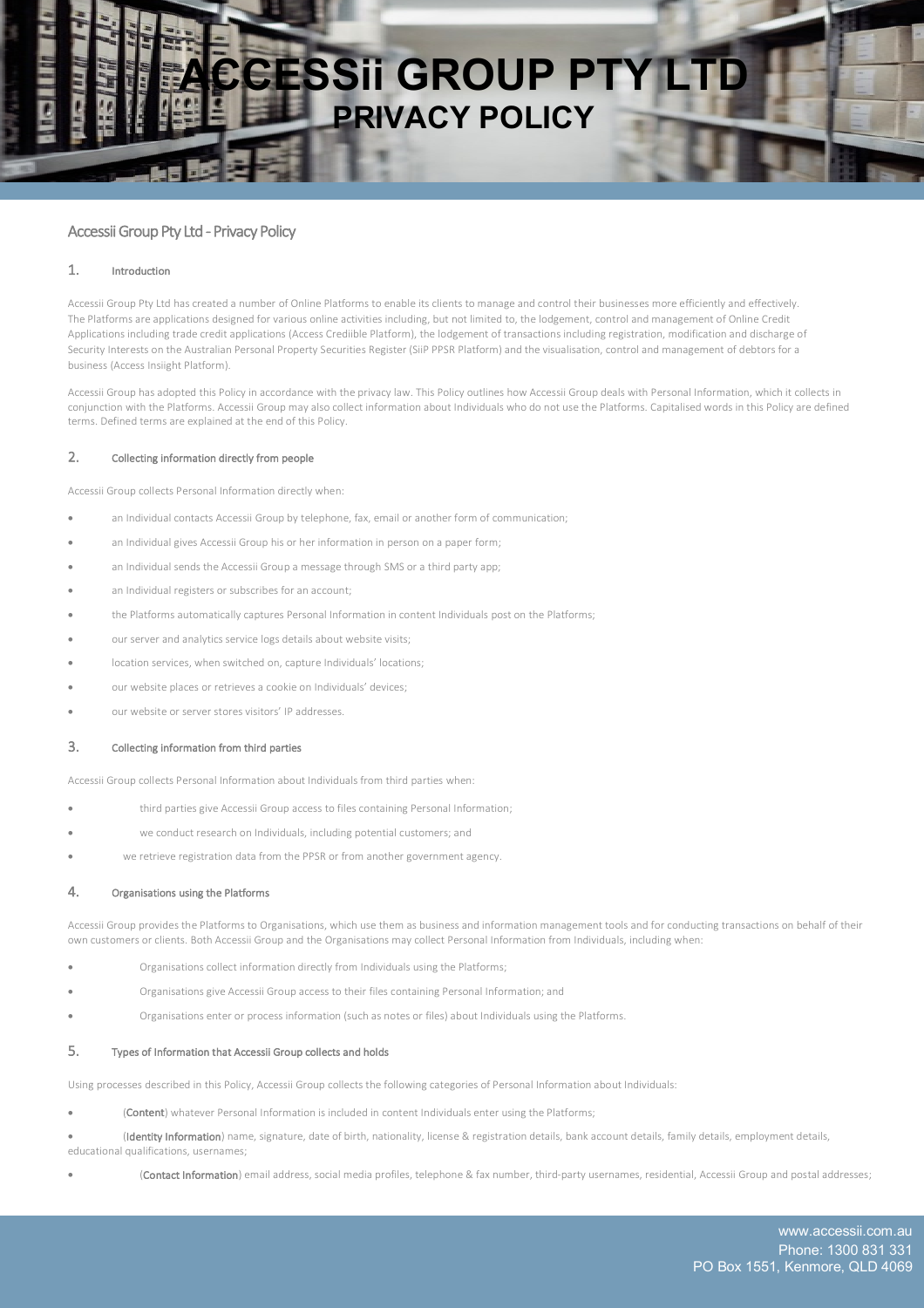

(Internet Data) webpage views, IP address, referring web site addresses, location, browser type, operating system, domain name, access times and other data typically collected by analytics services like Google Analytics; and

• (PPSR information) information about and recorded in connection with PPSR security interests.

#### 6. How Accessii Group stores Personal Information

Accessii Group holds and stores Personal Information using:

- (Storage Services) third party data storage services, including applications and software;
- (Accessii Group Devices) devices operated by employees of Accessii Group's business; and
- (Paper Files) printed paper and third party archival storage services.

### 7. Security

Accessii Group will take reasonable precautions to protect Personal Information from unauthorised access. This includes measures to secure the Accessii Group's physical facilities and electronic networks.

Accessii Group secures Personal Information that it collects with credentials, passwords, pins, encryption, session expiry, firewalls, SSL network encryption, and through the use of reputable vendors.

For more information on security, please contact Accessii Group using the details in the "contacting us" below.

### 8. Deletion procedures

Accessii Group deletes Personal Information when users close their account with us.

#### 9. Why data is held, used and disclosed

Accessii Group's handling of Personal Information includes holding, using and sometimes sharing the Personal Information so that we can:

- provide functionality within the Platforms;
- provide notifications and support;
- offer marketing and promotions, competitions, surveys and questionnaires;
- transact with Individuals and process payments;
- assess and improve the Platforms:
- provide secure access to the Platforms.

For more information on when Accessii Group shares Personal Information, see below.

## 10. Handling of data

Some collection, holding, use and disclosure of information happens simply by virtue of Individuals and Organisations using the Platforms.

The purpose of the Platforms is to allow Accessii Group, Organisations and Individuals to enter, manage and communicate information, including Personal Information, relating to the Australian Personal Property Securities Register and the registration, modification and discharge of Security Interests.

#### 11. Disclosing Personal Information

Accessii Group shares Personal Information with others in the following ways:

- facilitating the sharing of information about sales, inquiries and payments.
- processing transactions lodged by a user on the Platforms, including submission of Personal Information to the PPSR.

## 12. Service providers can access personal information

When Accessii Group uses the services of companies that we work with to provide the Platforms, they may get access to the Accessii Group's data, including Personal Information. Such third party services may include: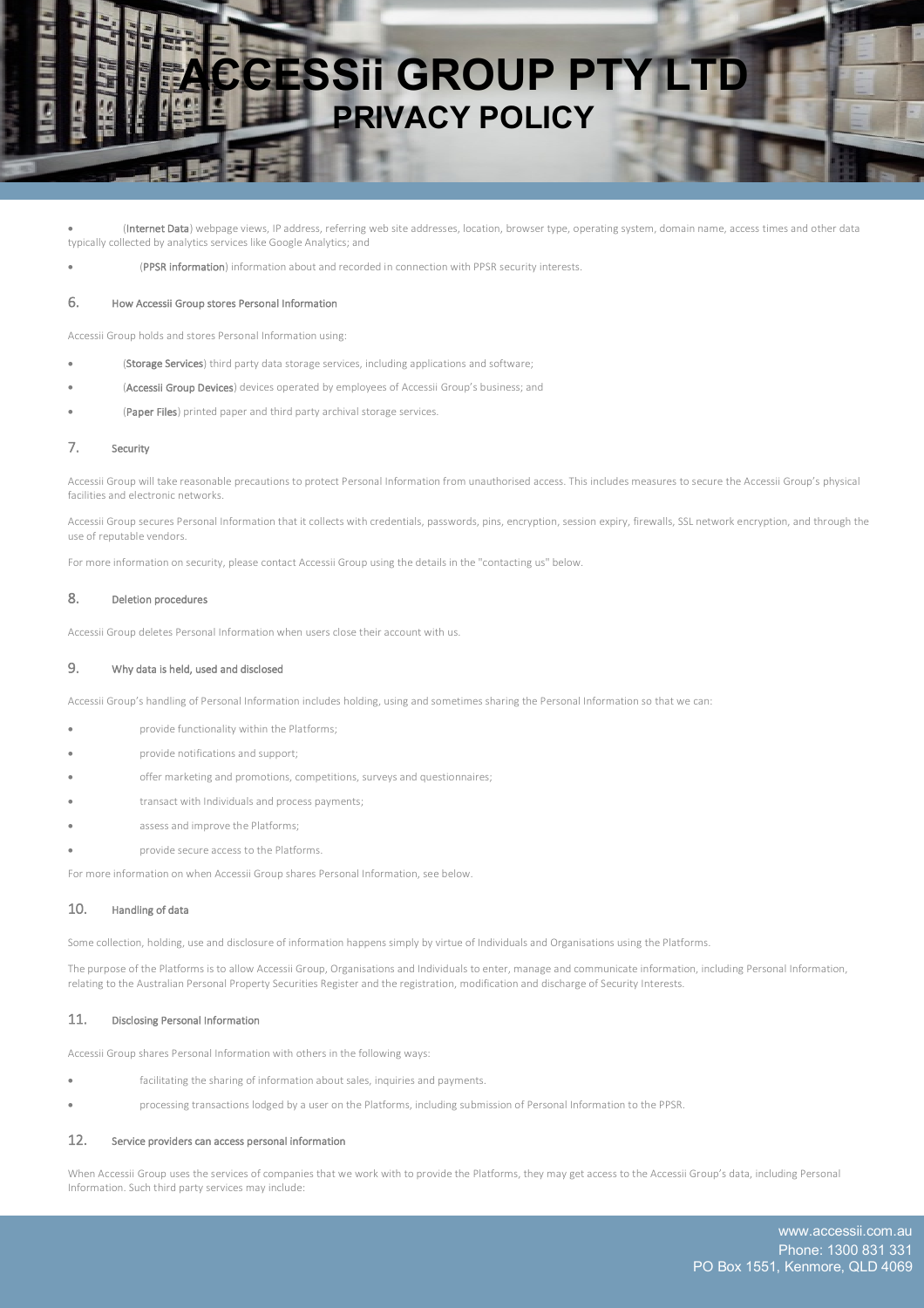

(Government Agencies) Government agencies that administer the PPSR, the Australian Business Register or the registers of Australian companies, business names and organisations;

- (Hosting) Cloud and web hosting service providers;
- (SaaS) providers of software as a service;
- (Support) providers of IT support services, web and software development;
- (Data analytics) Google Analytics (see [http://www.google.com/intl/en/policies/privacy/](http://www.google.com/intl/en/policies/privacy/));
- (Online payment) providers of online payment systems; and

• (Apple device functionality providers) Apple location services, Siri dictation, Apple Maps, Apple Notifications (see [http://www.apple.com/au/privacy/](http://www.apple.com/au/privacy/)).

Accessii Group will only share Personal Information with these third parties to the extent reasonably necessary to perform their functions.

These third parties may have their own privacy and security policies. For more information about this, please contact Accessii Group using the details listed in the "contacting us" section below.

For information on disclosures to overseas recipients, see below.

### 13. Disclosing information overseas

The Accessii Group may store or process some Personal Information overseas. Individuals may not have the same rights relating to their information when it is overseas as they would under Australian privacy law.

By providing Accessii Group with Personal Information, Individuals consent to the transfer of their Personal Information to overseas recipients as contemplated by this privacy policy.

If Individuals consent to such transfer, Accessii Group will not be accountable for overseas recipients' handling of their Personal Information.

#### 14. Contacting us

Individuals may edit content and account details within the Platforms.

However, Individuals can also contact Accessii Group using the details below if they want to access, correct or delete Personal Information or lodge a complaint.

Privacy Officer: accounts@accessppsr.com.au

Accessii Group reserves the right to refuse access or correction where there are reasonable grounds for doing so, for example if providing access would be unlawful or would compromise the privacy of another person.

# 15. Complaints process

If Individuals have a complaint about privacy, they can contact Accessii Group using the details listed above.

Accessii Group will respond to complaints in writing within a reasonable period (usually 10 business days from the day we receive an email).

Accessii Group will try to work with Individuals to resolve complaints entirely within 20 business days, although that period may be longer if it is reasonable to take longer given the nature of the complaint.

If Individuals are unsatisfied with our response, they may refer the complaint to the Office of the Australian Information Commissioner (http://www.oaic.gov.au/).

#### 16. Amendment

Accessii Group may amend the Privacy Policy at its sole discretion. Individuals that continue to use the Platforms after receiving notice from Accessii Group of such an amendment, agree to be bound by the Privacy Policy as amended.

### 17. Definitions

Affiliate means a third party referrer appointed by Accessii Group in respect of the Platforms.

Individual means a natural person.

Organisation means third party Organisations using the Platforms including Affiliates.

Personal Information means information about an Individual whose identity is apparent, or can reasonably be ascertained, from that information. This includes information like names, telephone numbers, email addresses and physical addresses.